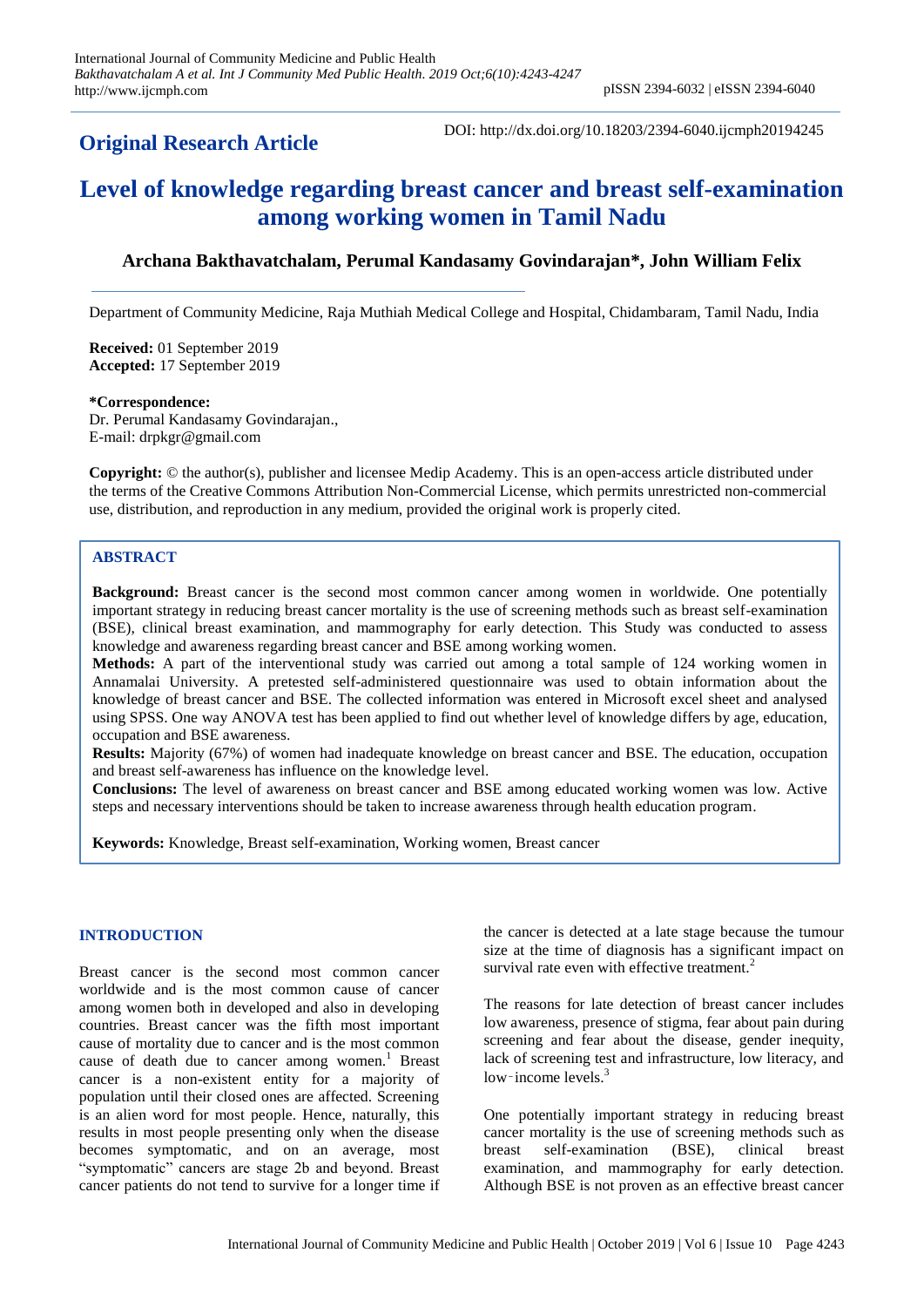screening method, BSE can be used to as a measure to improve self-care among women. It is shown to increase the awareness regarding breast abnormalities and risk factors for breast cancer. Low awareness regarding breast cancer is one of the factors which reduce the effective use of screening tests.<sup>4</sup>

BSE is considered to be a simple, inexpensive, quick, non-invasive, non-hazardous intervention. This could be a useful measure for early identification of breast cancer in resource, poor countries where accessibility to better screening methods is less. The sensitivity of the test was found to be  $78\%$ .<sup>5</sup>

The best way to save female lives is to increase their awareness of the potential harms of breast cancer, to raise their level of awareness about early warning signs, risk factors, and early detection procedures for this disease.<sup>6</sup>

BSE also encourages women to take an active responsibility in preventive health. In addition, it helps to overcome the fear, stigma, and taboos. However, correct and thorough BSE technique has to be ensured and prompt and adequate medical need should be available when needed. There were only few studies done among the educated women in Tamil Nadu. The awareness among educated working women can spread through easily when compared to other population.

The objectives of the study was to assess the level of knowledge on breast cancer and breast self-examination among working women and to find out whether the age, education, occupation and BSE awareness has influence on the level of knowledge on breast cancer and BSE.

# **METHODS**

This is a part of an interventional study (breast cancer and BSE awareness programme is planned later) conducted for 3 months from February 2019 to April 2019 among the working women in Annamalai university, Chidambaram. Graduated teaching and non-teaching staff from the university were included in this study. Non graduated staff was excluded from the study. Total number of university female staffs after meeting the exclusion criteria was 1093.

In the study done by Anitha Rajendrababu et al showed that 23% of women had moderately adequate knowledge. Keeping this as prior information and relative precision as 10% and desire confidence interval as 95% and design effect as 2, the required sample size was 121. According to the sample size, four faculties including teaching and non-teaching staff were selected by cluster sampling. They were faculty of dentistry, faculty of agriculture, faculty of computer science and faulty of distance education. Prior permission was obtained from the concerned authorities of all faculties*.* Institutional Ethical approval was obtained. Women staffs who were willing to participate included in the study. Study was conducted during free hours of college. After obtaining informed written consent, a pretested self-administered questionnaire was used to obtain information about the knowledge of breast cancer and breast self-examination. The average time took to complete the questionnaire by the participants was 20 minutes.

The questionnaire consisted of six parts: (1) sociodemographic characteristics like age, education, occupation, income etc., (2) general knowledge like the type and curability and early detection of breast cancer, (3) risk factors like age, breastfeeding, age at first childbirth, early menarche, late menopause, nulliparity, use of OCP pills, estrogen replacement therapy and physical activity, (4) symptoms like painless lump, nipple discharge, bleeding, retraction of nipple, asymmetric swollen breast and armpit lump, (5) treatment of breast cancer like surgery, chemotherapy and radiotherapy and (6) knowledge on breast self-examination like the age at which BSE should begin, frequency and proper time of BSE and improvement of breast cancer survival. The answers were in the form of multiple choices and yes/no. Each correct response on questions for knowledge was given a score of 1 and incorrect response was given a score of 0. The total score was calculated by adding all the scores. Maximum attainable score was 28 and minimum attainable score was 0. The total score was divided into three categories. The scores were categorized into inadequate  $(<50\%)$ , moderately adequate  $(50\%$  to 75%) and adequate knowledge (>75%).

The collected information was entered in Microsoft excel sheet and analyzed using SPSS. One way ANOVA test has been applied to find out whether level of knowledge differs by age, education, occupation and BSE awareness.

# **RESULTS**

A total of 124 women participated in the study and provided information for assessment of awareness related to various aspects of breast cancer and breast selfexamination.

#### *Socio-demographic related characteristics*

In this study, majority (73.4%) of women were above 40 years of age. Most of the women were married (88.7%) and Hindu (89.5%) by religion. 52.5% of women were in the teaching cadre and 56.5% were with family income of less than Rs. 60,000 (Table 1).

# *Risk factor related characteristics*

About one-third of women did not give exclusive breastfeeding. Most (93.5%) of the women had no Positive family history of breast cancer. Nearly 99% of women had no positive personal or previous history of breast cancer. Around 97% of women had no intake of oral contraceptive pills (Table 2).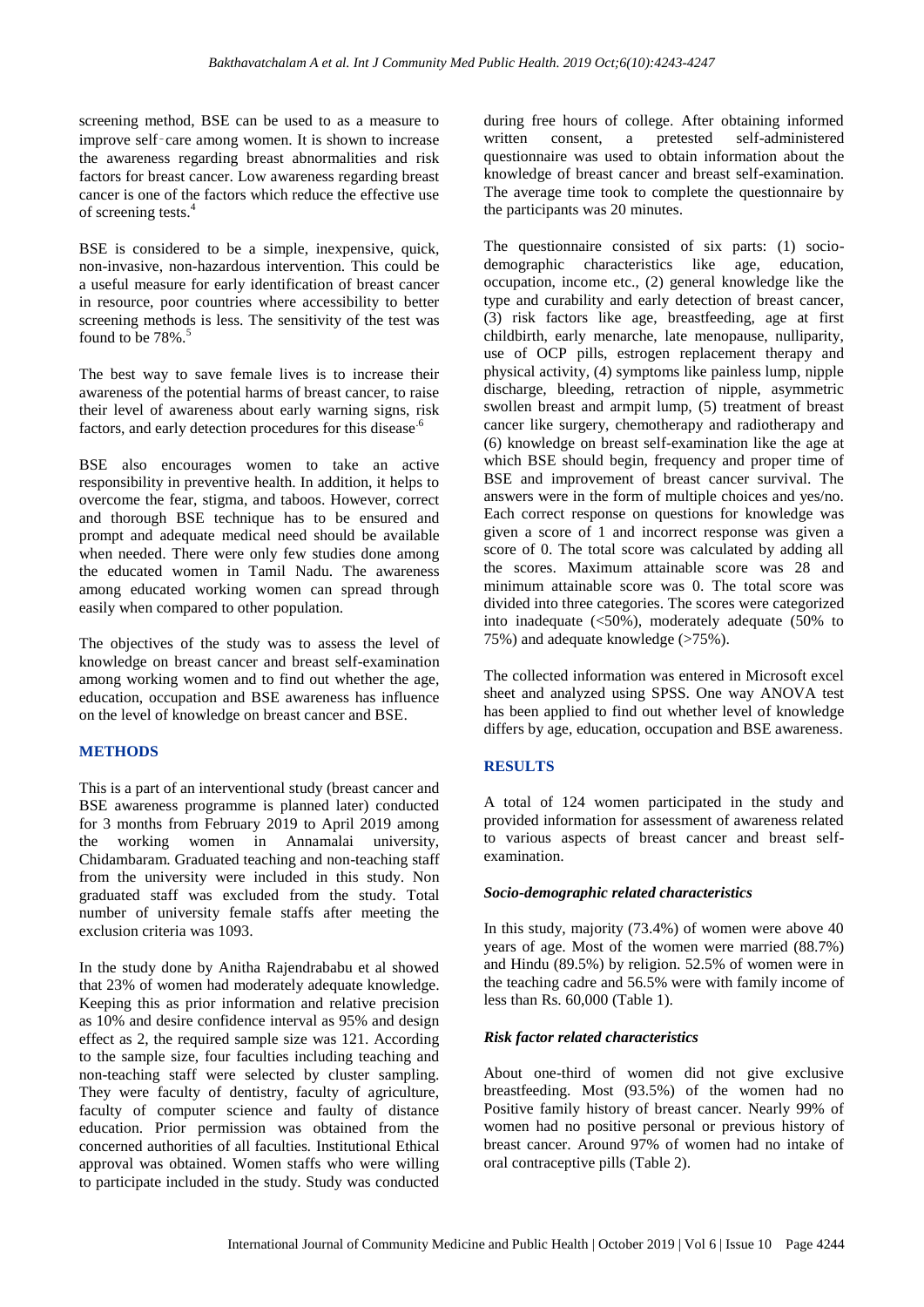# **Table 1: Distribution of demographic characteristics.**

| <b>Variable</b>           | <b>Category</b>          | <b>Number</b> | $\frac{0}{0}$ |
|---------------------------|--------------------------|---------------|---------------|
| Age (years)               | $\leq 40$                | 33            | 26.6          |
|                           | >40                      | 91            | 73.4          |
| <b>Religion</b>           | Hindu                    | 111           | 89.5          |
|                           | Others                   | 13            | 10.5          |
| <b>Marital status</b>     | Married                  | 110           | 88.7          |
|                           | Others                   | 14            | 11.3          |
|                           | MDS/PhD                  | 26            | 21            |
| <b>Educational status</b> | MSC Agri/PhD             | 21            | 16.9          |
|                           | MSC CSC/PhD              | 19            | 15.3          |
|                           | MA/BSC/BA                | 58            | 46.8          |
|                           | Prof/associate           | 21            | 17            |
|                           | Assistant/lecturer/tutor | 44            | 35.5          |
| Occupation                | SO/ASO                   | 21            | 17            |
|                           | Data supdt/record clerk  | 27            | 21.7          |
|                           | Helper/OA                | 11            | 8.8           |
| <b>Income</b>             | <60000                   | 70            | 56.5          |
|                           | >60000                   | 54            | 43.5          |

#### **Table 2: Risk factor related characteristics.**

| <b>Variable</b>                          | <b>Category</b> | <b>Number</b>  | $\frac{0}{0}$ |
|------------------------------------------|-----------------|----------------|---------------|
| Duration of breastfeeding (months)       | $<$ 6           | 42             | 35            |
|                                          | $>6$            | 78             | 65            |
| Family history of breast cancer          | Yes             | 8              | 6.5           |
|                                          | N <sub>o</sub>  | 116            | 93.5          |
| <b>Personal history of breast cancer</b> | <b>Yes</b>      | $\overline{2}$ | 1.6           |
|                                          | N <sub>o</sub>  | 122            | 98.4          |
| Previous history of breast cancer        | Yes             | $\overline{2}$ | 1.6           |
|                                          | N <sub>o</sub>  | 122            | 98.4          |
| Use of OCPs                              | Yes             | 4              | 3.3           |
|                                          | N <sub>0</sub>  | 120            | 96.7          |

# *Heard of BSE*

Majority (64.5%) of women had heard about breast selfexamination through mass media, relatives, friends and doctors (Figure 1).



**Figure 1: Distribution of awareness on BSE.**

#### *Knowledge score on breast cancer and breast selfexamination*

Regarding the general knowledge and treatment of breast cancer, majority (75.8%) had inadequate knowledge. Majority (65.4%) had inadequate knowledge on risk factors of breast cancer and only 12% and 3% had adequate knowledge on symptoms of breast cancer and breast self-examination (Table 3). Overall, about 6% of women had adequate knowledge on breast cancer and breast self-examination (Figure 2).



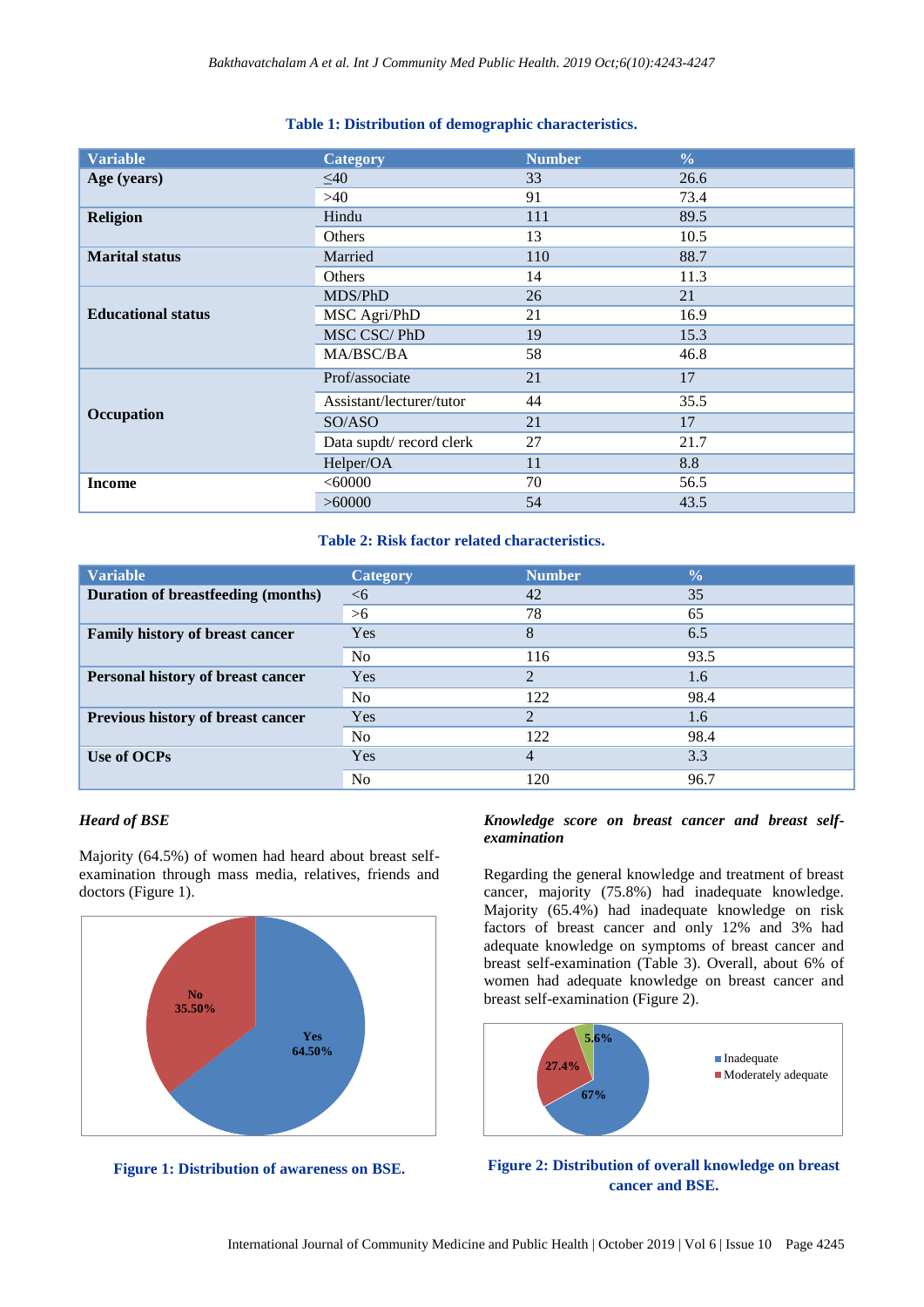#### **Table 3: Distribution of knowledge score on breast cancer and BSE.**

| Knowledge                                        | <b>Inadequate</b><br>knowledge $(\% )$ | <b>Moderately adequate</b><br>knowledge $(\% )$ | <b>Adequate</b><br>knowledge $(\% )$ |
|--------------------------------------------------|----------------------------------------|-------------------------------------------------|--------------------------------------|
| General knowledge and treatment of breast cancer | 75.8                                   | 15.3                                            | 8.9                                  |
| <b>Risk factors of breast cancer</b>             | 65.4                                   | 30.6                                            |                                      |
| <b>Symptoms of breast cancer</b>                 | 54                                     | 34                                              |                                      |
| <b>Breast self-examination</b>                   | 82.2                                   | 14.5                                            |                                      |

**Table 4: Association between socio-demographic characteristics and overall knowledge on breast cancer and BSE.**

| <b>Overall knowledge</b> | <b>Number</b> | <b>Mean</b> | <b>Standard deviation</b> | <b>Statistical value</b> |         |
|--------------------------|---------------|-------------|---------------------------|--------------------------|---------|
|                          |               |             |                           | <b>F</b> value           | P value |
| Age (years)              |               |             |                           |                          |         |
| <40                      | 33            | 12.36       | 7.49                      | 2.51                     | 0.11    |
| >40                      | 91            | 10.27       | 6.07                      |                          |         |
| <b>Education</b>         |               |             |                           |                          |         |
| MSc Agri/PhD             | 21            | 13.90       | 3.63                      |                          |         |
| MSc CSC/PhD              | 19            | 14          | 3.80                      |                          |         |
| MA/BA/BSc                | 58            | 5.56        | 4.25                      | 65.70                    | < 0.01  |
| <b>MDS/BDS</b>           | 26            | 17.76       | 4.11                      |                          |         |
| Occupation               |               |             |                           |                          |         |
| Teaching                 | 65            | 15.52       | 4.25                      | 165.64                   | < 0.01  |
| Non-teaching             | 59            | 5.66        | 4.27                      |                          |         |
| <b>Heard of BSE</b>      |               |             |                           |                          |         |
| Yes                      | 80            | 13.93       | 5.32                      | 87.12                    | < 0.01  |
| N <sub>o</sub>           | 44            | 5.18        | 4.33                      |                          |         |

# *Association between socio-demographic characteristics and knowledge on breast cancer and breast selfexamination*

Table 4 depicts the association between overall knowledge on breast cancer and breast self-examination and socio-demographic variables. Overall knowledge was found to increase with education. Women with MDS/BDS have more knowledge followed by MSc/PhD (Agri) and MSc/PhD (CSC) when compared to  $MA/BA/BSc$  and it is statistically significant (p<0.01) compared to non-teaching staffs, teaching staffs have more knowledge and it is statistically significant (p<0.01). Knowledge had increased with women who had already heard of breast self-examination and it is statistically significant  $(p<0.01)$ . There was no association found with the age and overall knowledge on breast cancer and breast self-examination (p=0.11).

# **DISCUSSION**

In this study the level of knowledge on breast cancer and breast self-examination among educated working women in Annamalai University was evaluated. It was found that the majority (67%) of the women had inadequate knowledge regarding the general knowledge, risk factors, symptoms and treatment of breast cancer and breast selfexamination. The current findings are in support with a previous study done by Ahmad et al, that women had poor knowledge regarding complex risk factors of breast.<sup>7</sup>

Only few studies could correctly identify the known contributory factors for breast cancer. Only one-third (30.6%) of our respondents were aware of most of the risk factors like inadequate breastfeeding, nulliparity, early menarche, late menopause and long term usage of oral contraceptive pills. Whereas only 4% of them were aware of all the risk factors.

Proportion of women who had correct knowledge on signs of breast cancer was less when compared to other studies done by Bener et al and Parsa et al.<sup>8,9</sup> This could be due to the differences in culture, health beliefs, education status, and health services and policies.

Nearly 65% of our respondents were aware of BSE. This proportion was contrary to the results reported by other studies done by Nafissi et al and Yerpude et al.<sup>10,11</sup>

Our study proved that women with higher level of education had better knowledge regarding breast cancer and BSE than women with low education status. This was concordant with the reports presented by other studies done by Yerpude et al and Yavari et al.<sup>11,12</sup> In our study, it was observed that women belong to high SES had better knowledge about breast cancer, and it's in agreement with the study done by Khokher et al.<sup>13</sup>